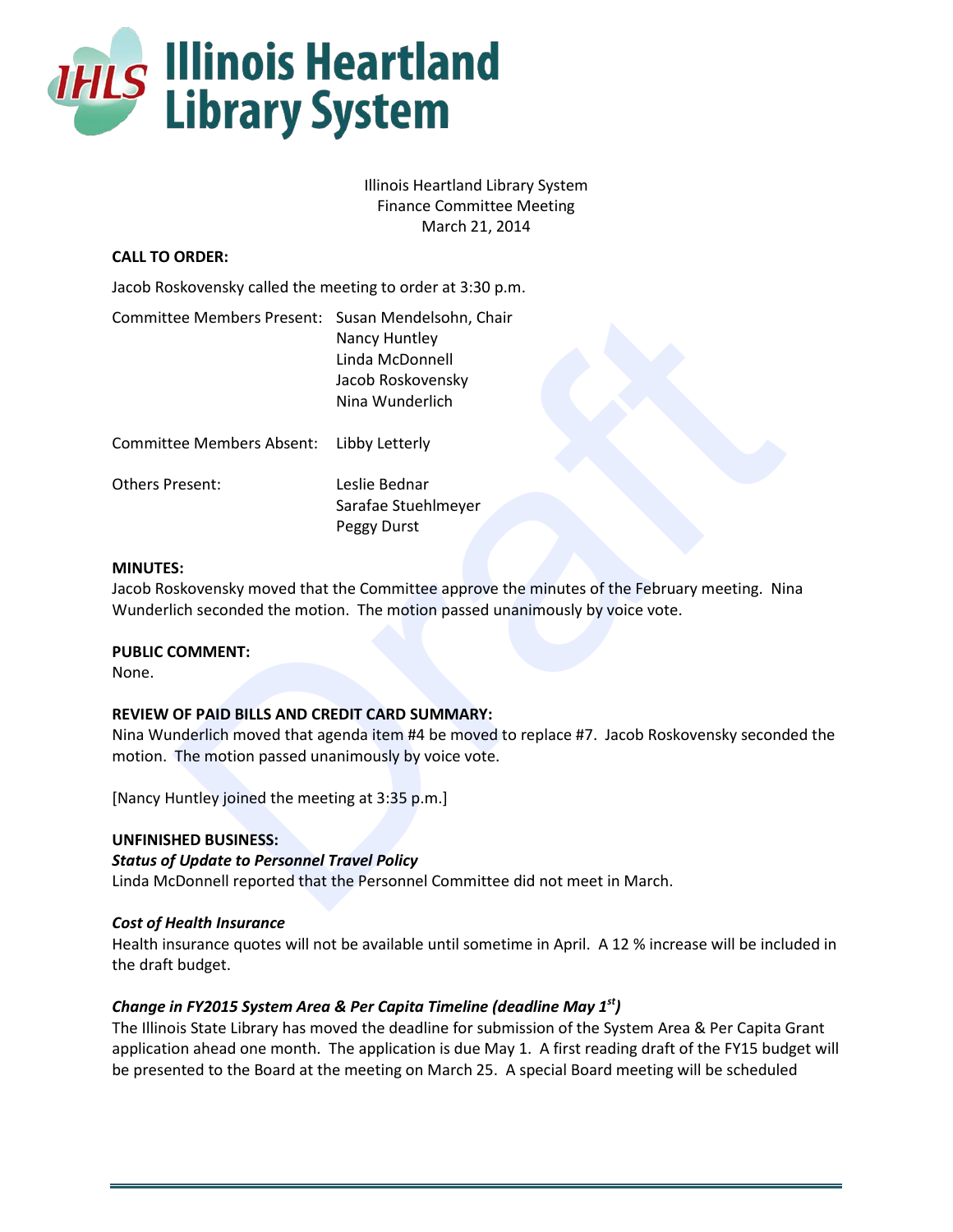

around April 9 for in-depth review of the budget and plan of service. Second reading and approval of the budget and plan of service for FY15 will take place at the regular April Board meeting.

## *Bank Accounts*

A list of all IHLS bank account was distributed. We will share the same information regarding bank accounts at the board meeting. We will collapse appropriate accounts into a general and a money market account to improve effectiveness and efficiency and rely on the financial database to track the fund accounting details.

## *Investment Considerations*

## *Results of CJ Schlosser Audit/Costs*

#### *Replacement CFO/Dismissal Negotiations and Legal Costs*

#### *Time of Receipt of State Funds/New Grant Awards*

#### **REVIEW OF FEBRUARY 2014 FINANCIAL STATEMENTS**

#### **REVIEW OF PAID BILLS AND CREDIT CARD SUMMARY FOR FEBRUARY 2014**

|                                                                                                                                                                                                                                                          | Turiu accounting uctails. |                              |                          |                                                                                     |  |  |  |
|----------------------------------------------------------------------------------------------------------------------------------------------------------------------------------------------------------------------------------------------------------|---------------------------|------------------------------|--------------------------|-------------------------------------------------------------------------------------|--|--|--|
| <b>Investment Considerations</b><br>An investment opportunity through US Bank will be presented at the Board meeting.                                                                                                                                    |                           |                              |                          |                                                                                     |  |  |  |
| <b>Results of CJ Schlosser Audit/Costs</b><br>The work is not yet completed and no invoices have been received.                                                                                                                                          |                           |                              |                          |                                                                                     |  |  |  |
| <b>Replacement CFO/Dismissal Negotiations and Legal Costs</b><br>Forty applications have been received. Application closes March 31.                                                                                                                     |                           |                              |                          |                                                                                     |  |  |  |
| Time of Receipt of State Funds/New Grant Awards<br>Illinois State Library has advised IHLS to plan on the same funding as this year.                                                                                                                     |                           |                              |                          |                                                                                     |  |  |  |
| IHLS has an opportunity to be eligible to apply for foundation grants through the Fund for Illinois<br>libraries. This can be done through an ILA membership or by creating a Friends group. ILA has been<br>asked to provide a reduced membership rate. |                           |                              |                          |                                                                                     |  |  |  |
| <b>REVIEW OF FEBRUARY 2014 FINANCIAL STATEMENTS</b><br>The financial statements were not available.                                                                                                                                                      |                           |                              |                          |                                                                                     |  |  |  |
| [Nancy Huntley left the meeting at 4:54 p.m.]                                                                                                                                                                                                            |                           |                              |                          |                                                                                     |  |  |  |
| REVIEW OF PAID BILLS AND CREDIT CARD SUMMARY FOR FEBRUARY 2014                                                                                                                                                                                           |                           |                              |                          |                                                                                     |  |  |  |
| Check #                                                                                                                                                                                                                                                  | Payee                     | Description                  | Amount                   |                                                                                     |  |  |  |
| 303668<br>866 &<br>22714                                                                                                                                                                                                                                 | IRS & IL Dept<br>Revenue  | Payroll taxes                | \$24,266.96,<br>4,481.95 | List should be corrected to reflect 2/28/14<br>payroll rather than 2/14/14 payroll. |  |  |  |
| 10362                                                                                                                                                                                                                                                    | Parker Kent               | <b>Rent &amp; Utilities</b>  | \$5,501.90               | Does this amount reflect deductions for<br>repairs? Staff will verify.              |  |  |  |
| 10308                                                                                                                                                                                                                                                    | Zeller Corporation        | Maint-Electrical<br>Work, DQ | \$3,216.19               | Will this be deducted from rent? Staff will<br>verify.                              |  |  |  |
| 10379                                                                                                                                                                                                                                                    | Wex Bank                  | Fuel                         | \$13,283.47              | Wex Bank is the recipient of payments to<br>Wright Express, gasoline vendor.        |  |  |  |
| 1028                                                                                                                                                                                                                                                     | Xerox                     | Copier Rental and<br>Copies  | \$147.66                 | Copier leased by IMSA.                                                              |  |  |  |